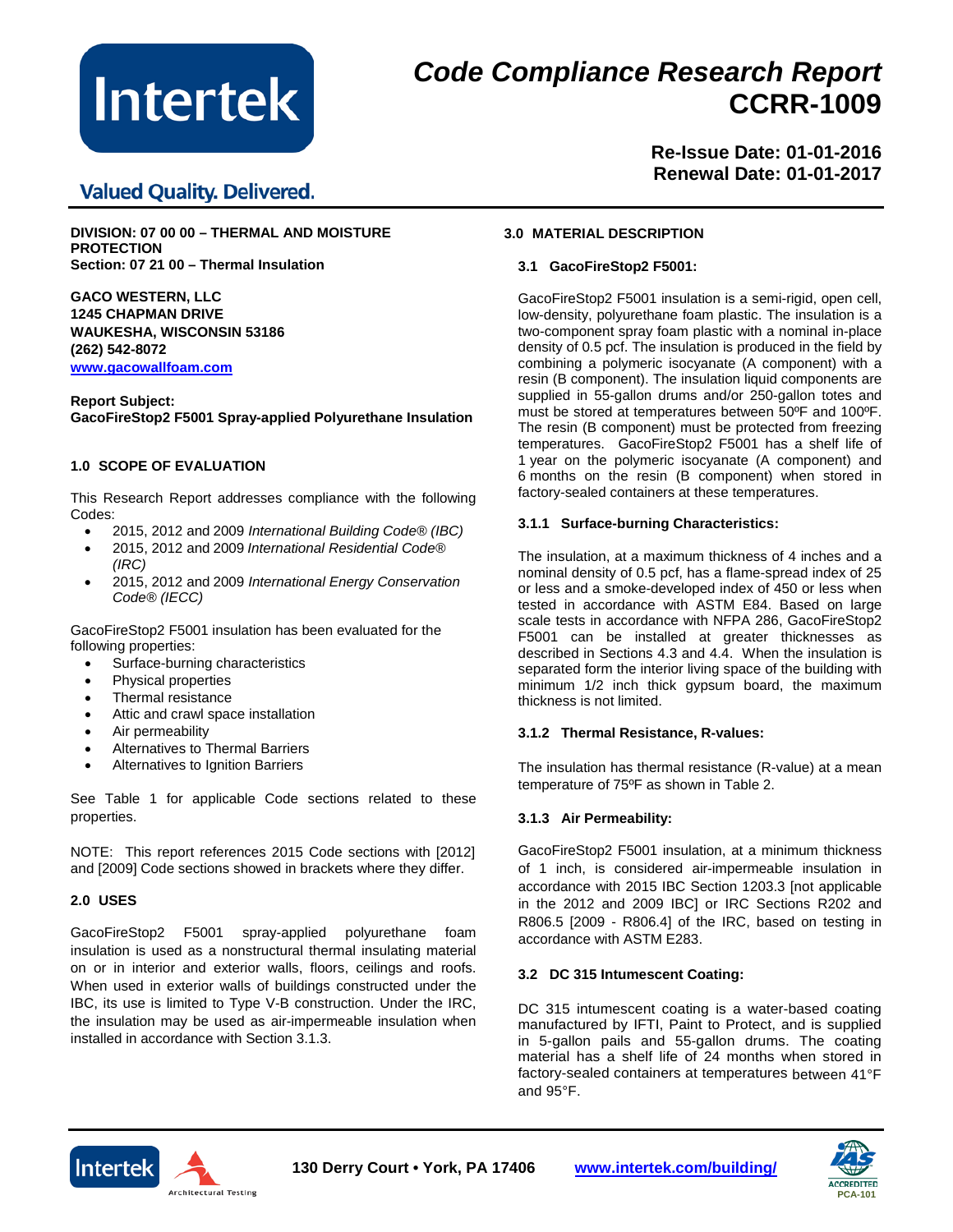

# **4.0 INSTALLATION**

#### **4.1 General:**

GacoFireStop2 F5001 insulation must be installed in accordance with the manufacturer's published installation instructions, the applicable Code and this Research Report. A copy of the manufacturer's instructions must be available on the jobsite during installation.

### **4.2 Application:**

GacoFireStop2 F5001 insulation is spray-applied on the jobsite using a volumetric positive displacement pump as identified in the Gaco Western application instructions. The insulation must be applied when the ambient temperature is greater than 32ºF. The insulation must not be used in areas that have a maximum in-service temperature greater than 200ºF. The foam plastic must not be used in electrical outlet or junction boxes or in contact with water, rain or soil. The foam plastic must not be sprayed onto a substrate that is wet, or covered with frost or ice, loose scales, rust, oil, or grease. The insulation must be protected from the weather during and after application. The insulation may be applied to the maximum thickness in a single pass. Where insulation is used as an airimpermeable insulation, such as in unvented attic assemblies under 2015 IBC Section 1203.3 or IRC Section R806.5 [2009 - R806.4], the insulation must be installed at a minimum thickness of 1 inch.

### **4.3 Thermal Barrier:**

### **4.3.1 Application with a Prescriptive Thermal Barrier:**

GacoFireStop2 F5001 insulation must be separated from the interior living space of the building by an approved thermal barrier of 1/2 inch thick gypsum board or an equivalent 15 minute thermal barrier complying with, and installed in accordance with, IBC Section 2603.4 or IRC Section R316.4, as applicable. Exceptions are provided in Sections 4.3.2 and 4.4.

When the insulation is separated from the interior living space of the building with minimum 1/2 inch thick gypsum board, the maximum thickness is not limited.

#### **4.3.2 Application without a Prescriptive Thermal Barrier:**

Gaco FireStop2 F5001 insulation may be installed without the 15-minute thermal barrier prescribed in IBC Section IBC Section 2603.4 and IRC Section R316.4, when installed as described in this section. The thickness of the foam plastic insulation applied to the underside of the roof sheathing, floors and walls must not exceed 18 inches. The foam plastic must be covered on all surfaces with one coat of DC 315 coating at an application rate of 88 square feet per gallon [18 mils nominal wet film thickness, 12 mils dry film thickness]. The coating must be applied over the insulation in accordance with the coating manufacturer's instructions and this report. Surfaces to be coated must be dry, clean, and free of dirt, loose debris and other substances that could interfere with

adhesion of the coating. The coating is applied with lowpressure airless spray equipment.

### **4.4 Attics and Crawl Spaces:**

The insulation may be applied in attics and crawlspaces as described in either 4.4.1 or 4.4.2. When foam insulation installed in an attic or crawlspace in accordance with this section, a thermal barrier is not required between the foam insulation and the attic or crawlspace, but is required between the insulation and the interior living space.

#### **4.4.1 Application with a Prescriptive Ignition Barrier:**

When GacoFireStop2 F5001 insulation is installed within attics and crawl spaces where entry is made only for service of utilities, the ignition barrier must be installed in accordance with IBC Section 2603.4.1.6, or IRC Section R316.5.3 or R316.5.4, as applicable. The ignition barrier must be consistent with the requirements for the type of construction required by the applicable Code, and must be installed in a manner so the foam plastic insulation is not exposed. GacoFireStop2 F5001 insulation as described in this section may be installed in unvented attics in accordance with IBC Section 1203.3 or IRC Section R806.5 [R806.4] at a minimum thickness of 1 inch (25.4 mm).

#### **4.4.2 Application without a Prescriptive Ignition Barrier:**

# **4.4.2.1 General:**

GacoFireStop2 F5001 insulation may be installed in attics and crawl spaces, without the ignition barrier prescribed in IBC Section 2603.4.1.6 and IRC Sections R316.5.3 and R316.5.4, subject to the following conditions:

- a. Entry to the attic or crawl space is only to service utilities, and no storage is permitted.
- b. There are no interconnected attic or crawl space areas.
- c. Air in the attic or crawl space is not circulated to other parts of the building.
- d. Under-floor (crawl space) ventilation is provided when required by IBC Section 1203.4 [1203.3] or IRC Section R408.1, as applicable.
- e. Attic ventilation is provided when required by IBC Section 1203.2 or IRC Section R806, except when airimpermeable insulation is permitted in unvented attics in accordance with 2015 IBC Section 1203.3 [not applicable under the 2012 or 2009 IBC] or IRC Section R806.5 [2009 - R806.4].
- f. Combustion air is provided in accordance with IMC (International Mechanical Code) Section 701 [Sections 701 and 703].



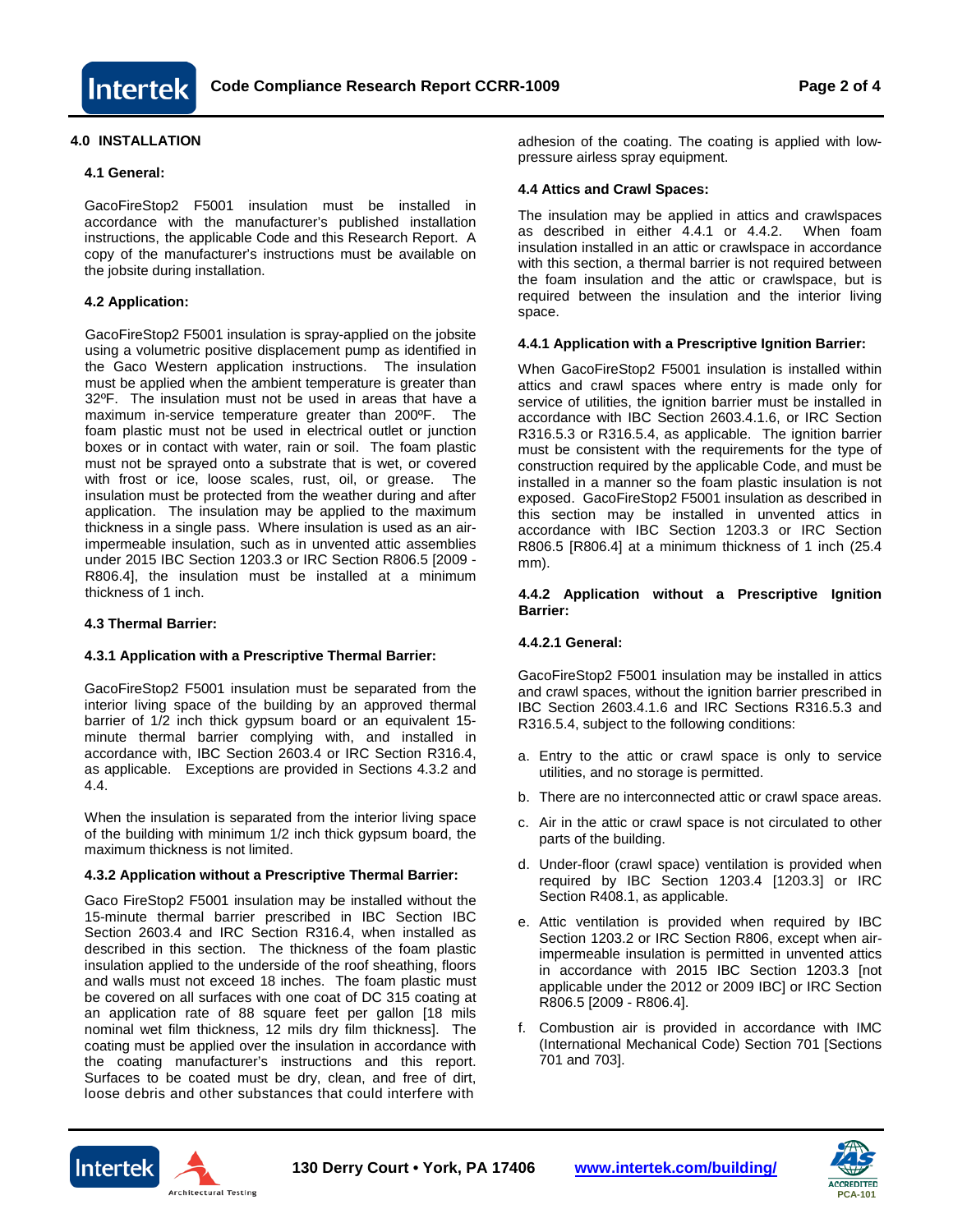**Code Compliance Research Report CCRR-1009 Page 3 of 4**

The insulation may be installed in unvented attics as described in this section in accordance with 2015 IBC Section 1203.3 or IRC Section R806.5 [R806.4], when applied at a minimum thickness of 1 inch.

#### **4.4.2.2 Application of Insulation without an Intumescent Coating:**

In attics and crawlspaces GacoFireStop2 F5001 insulation may be applied to horizontal, sloped and vertical surfaces including sheathing and structural members. The thickness of the foam plastic must not exceed 15 inches (381 mm). The insulation may be installed without prescriptive ignition barrier required by IBC Section 2603.4.1.6 or IRC Sections R316.5.3 and R316.5.4, or a protective coating.

#### **4.4.2.3 Use on Attic Floors:**

**Intertek** 

The GacoFireStop2 F5001 insulation may be installed exposed (no coating) at a maximum thickness of 15 inches between and over the joists in attic floors. The insulation must be separated from the interior of the building by 1/2 inch gypsum or an approved thermal barrier. The insulation may be installed without prescriptive ignition barrier required by IBC Section 2603.4.1.6 or IRC Section R316.5.3 and R316.5.4 or a protective coating.

#### **5.0 CONDITIONS OF USE**

GacoFireStop2 F5001 spray-applied foam plastic insulation described in this Research Report complies with, or is a suitable alternative to, what is specified in those Codes listed in Section 1.0 of this report, subject to the following conditions:

**5.1** Installation must comply with this Research Report, the manufacturer's published installation instructions and the applicable Code. In the event of a conflict between the manufacturer's instructions and this report, this report governs.

**5.2** The insulation must be separated from the interior living space of the building by a thermal barrier as described in Section 4.3.

**5.3** The insulation must not exceed the thicknesses noted in Sections 4.3, and 4.4 as applicable.

**5.4** The insulation must be applied by contractors approved by Gaco Western, LLC.

**5.5** The insulation must be installed with a vapor retarder when required by the applicable code.

**5.6** Use of the insulation in areas where the probability of termite infestation is "very heavy" must be in accordance with IRC Section R318.4 or IBC Section 2603.8 [2012 - 2603.9] [2009 - 2603.8], as applicable.

**5.7** Jobsite certification and labeling of the insulation must comply with IRC Section N1101.10 [2012 – N1101.12] [2009 – N1101.4] and IECC Sections C303.1 or R303.1 [2009 – 303.1] as applicable.

**5.8** The insulation is produced in Waukesha, Wisconsin, under a quality control program with inspections by Intertek Testing Services NA, Inc. (AA-647).

#### **6.0 EVIDENCE SUBMITTED**

**6.1** Reports of tests in accordance with ASTM C518, ASTM E84, ASTM E283 and NFPA 286.

**6.2** Data in accordance with the ICC-ES Acceptance Criteria for Spray-applied Foam Plastic Insulation (AC 377), dated May 2015, including reports of test in accordance with Appendix X.

**6.3** Intertek Listing Report ["GacoFireStop2 F5001 Spray-](https://whdirectory.intertek.com/Pages/DLP_SearchDetail.aspx?SpecID=33015)[Applied Polyurethane Foam Insulation".](https://whdirectory.intertek.com/Pages/DLP_SearchDetail.aspx?SpecID=33015)

# **7.0 IDENTIFICATION**

The A and B components of the insulation are identified with the manufacturer's name (Gaco Western, LLC), address and telephone number, the product name (GacoFireStop2 F5001); use instructions; the flame spread and smokedevelopment indices; the lot number; the Intertek Mark and the Code Compliance Research Report number (CCRR-1009).

#### **8.0 OTHER CODES**

This section is not applicable.

#### **9.0 CODE COMPLIANCE RESEARCH REPORT USE**

**9.1** The approval of building products is the responsibility of the Authority Having Jurisdiction.

**9.2** Code Compliance Research Reports shall not be used in any manner that implies an endorsement of the product, material or system by Intertek.

**9.3** The current status of any Code Compliance Research Report can be verified on the **Intertek website**.

This Code Compliance Research Report ("Report") is for the exclusive use of Intertek's Client and is provided pursuant to the agreement between Intertek and its Client. Intertek's responsibility and liability are limited to the terms and conditions of the agreement. Intertek assumes no liability to any party, other than to the Client in accordance with the agreement, for any loss, expense or damage occasioned by the use of this Report. Only the Client is authorized to permit copying or distribution of this Report and then only in its entirety, and the Client shall not use the Report in a misleading manner. Client further agrees and understands that reliance upon the Report is limited to the representations made therein. The Report is not an endorsement or recommendation for use of the subject and/or product described herein. This Report is not the Intertek Listing Report covering the subject product and utilized for Intertek Certification and this Report does not represent authorization for the use of any Intertek certification marks. Any use of the Intertek name or one of its marks for the sale or advertisement of the tested material, product or service must first be approved in writing by Intertek.





**130 Derry Court • York, PA 17406 [www.intertek.com/building/](http://www.intertek.com/building/)**